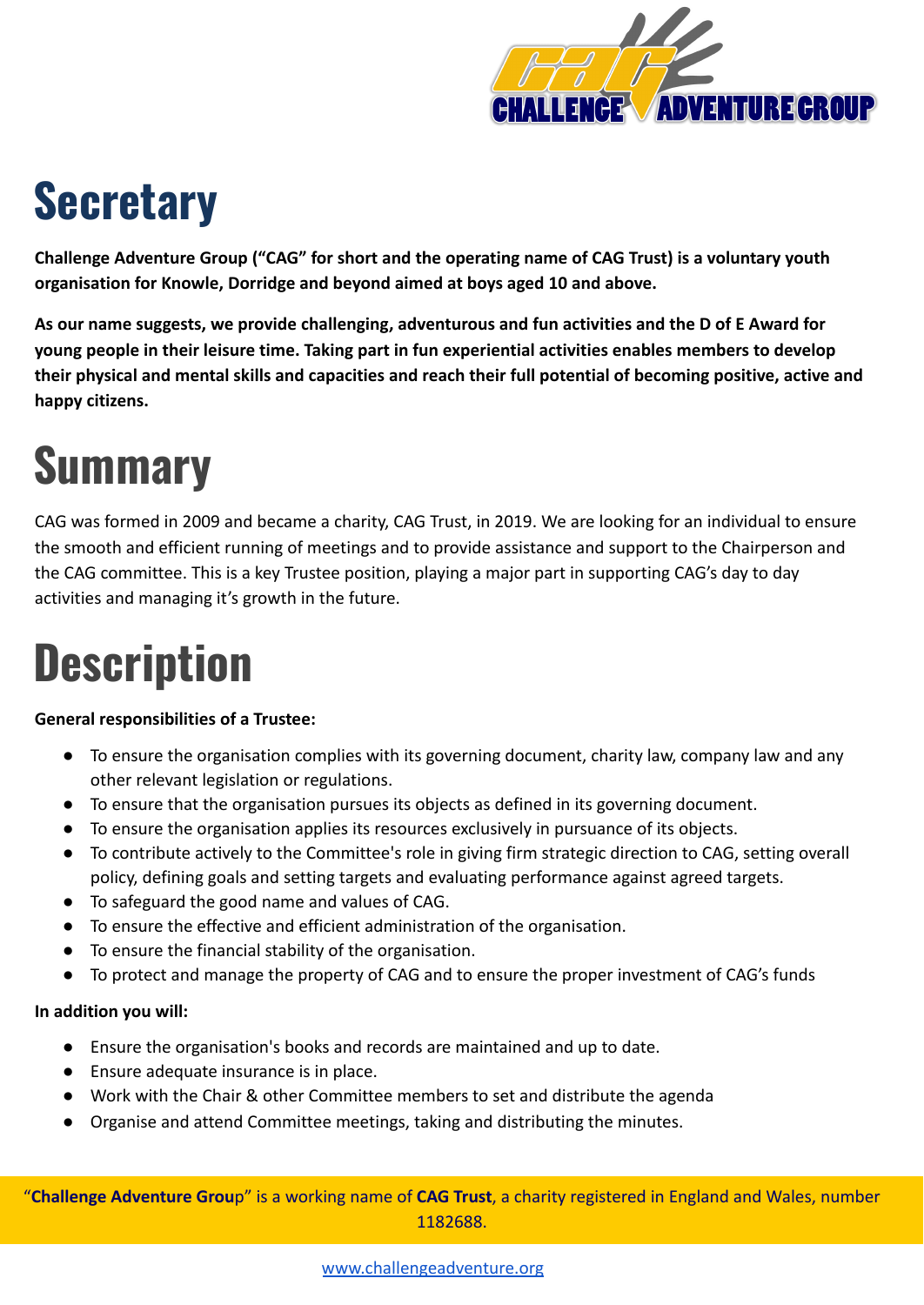- Follow up with those attending to ensure actions in the minutes have been undertaken
- Organise and attend the AGM, taking and distributing the minutes.
- Ensure all certificates and memberships are up to date.
- Ensure adequate training of members has been made.
- Keep health and safety regulations up to date.
- Attend training courses.
- Ensure that CAG's stationery, including electronic communications (emails, websites etc), orders, invoices, cheques and other relevant documents include all the details required under company law and, if applicable, charity law and/or VAT law.

#### **We are looking for a volunteer who has knowledge & experience of:**

- Record keeping, information retrieval and dissemination of Committee data / documentation to the trustees and relevant parties.
- Writing agendas and concise minutes.
- Knowledge of Charity law and the voluntary sector.
- Commitment to the organisation and a willingness to devote the necessary time and effort
- Preparedness to make recommendations to the board and a willingness to speak their mind with diplomacy
- An understanding and acceptance of the legal duties, responsibilities and liabilities of trusteeship
- An ability to work effectively as a member of a team and build and maintain good working relationships
- Excellent communication and interpersonal skills.
- A positive and 'can-do' outlook as well as a sense of humour.
- Commitment to promoting equality and diversity.
- Ability to organise time and work to deadlines.
- A car driver or have ability to travel to attend events & meetings
- The post holder must be able to provide a satisfactory Disclosure and Barring Check

## **Making a difference - what impact will the opportunity have?**

Your input is key to the day to day running of CAG as well as securing its future. As a trustee you have the chance to support and shape the work and strategic direction of CAG, and you can make a significant difference to a cause that matters to you.

# **What's in it for the volunteer?**

You would become part of our small, friendly team and you have the opportunity to use your time, skills and experience to make a real difference to CAG and the community in which we operate. Additionally we can offer you:

● The chance to be part of a charity at an exciting time in its development